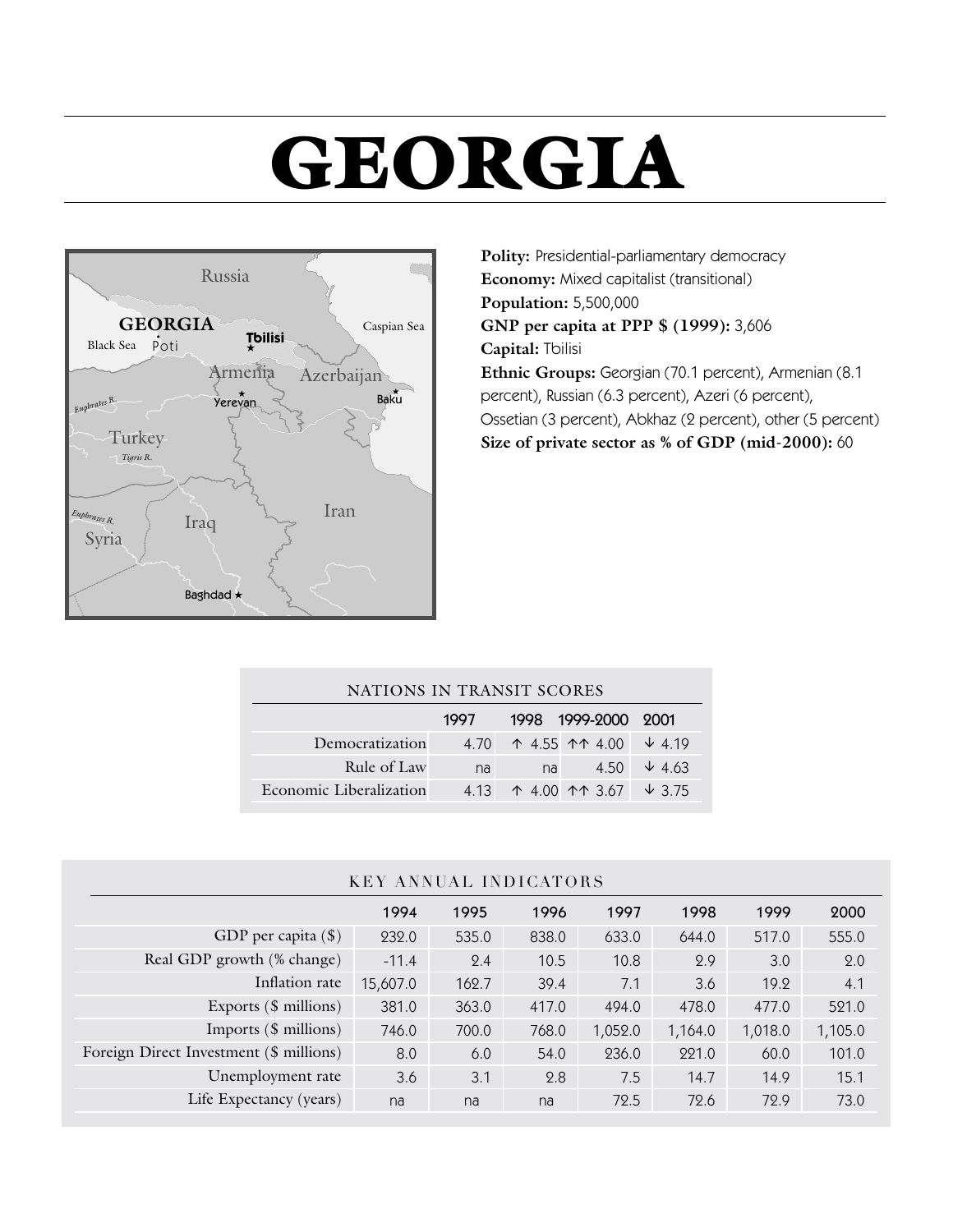# INTRODUCTION

Corgia's political process since independence has<br>been marred by instability. In the early 1990s,<br>Georgia suffered two ethnic-territorial wars with<br>Ossetian and Abkhazian secessionist groups (both were been marred by instability. In the early 1990s, Georgia suffered two ethnic-territorial wars with Ossetian and Abkhazian secessionist groups (both were lost by the central government). The first democratically elected president, Zviad Gam-sakhurdia, was ousted in January 1992 by the military, which accused him of incompetence and autocratic behavior. Competing paramilitary groups exerted considerable power for several years afterwards. Since 1995, mostly due to the skills of President Eduard Shevardnadze, political processes have taken a much more orderly course: a new constitution was adopted, ethnic and civic peace were mainly restored, elections were conducted in a fairly orderly manner, a number of institutional reforms were carried out with reasonable success, and independent media and nongovernmental organizations became an influential political force. However, about fifteen percent of the country's territory is under effective control of Abkhaz and Ossetian secessionist governments, and a final resolution of either conflict is unlikely in the short term. Thus, the future is uncertain for over 200,000 internally displaced persons (IDPs). The political status of Ajaria, an autonomous region that continuously defies general constitutional order without putting forward any separatist claims, continues to be uncertain as well. Numerous electoral violations undermine fairness of the political process, and widespread corruption undermines public trust in both political institutions and law enforcement agencies.

Economic developments have largely paralleled political ones. After a dramatic economic collapse during the period of political turmoil, the government embarked on a comprehensive structural reform program that brought significant achievements beginning in the mid-1990s: the national currency stabilized, inflation was brought under control, the fiscal deficit was reduced, a large-scale privatization program was initiated, and real GDP began to grow. Further economic development is impeded by factors including ongoing corruption, low levels of tax collection, a continued energy crisis, and an inadequate infrastructure system.

Despite the introduction of new democratic legislation in some areas, in the review period negative trends outweighed positive ones. The last parliamentary and presidential elections (in October 1999 and April 2000, respectively) were notable for serious violations that damaged public trust in the electoral process. Scheduled reform of the procuracy was postponed due to open resistance. Public opinion tightened against religious minorities who on several occasions were attacked with impunity by groups of fanatics. The government failed to overcome the fiscal crisis, and no success was achieved in fighting corruption.

## DEMOCRATIZATION

| <b>Political Process</b> |  |
|--------------------------|--|
|--------------------------|--|

| 1997- | 1998 | 1999-2000 2001 |      |
|-------|------|----------------|------|
| 5.00  | 4.50 | 4.00           | 4.50 |

In the period under review, political processes in Georgia developed without notable disruptions. However, widespread corruption and an ongoing fiscal crisis contributed to the inefficiency of major public institutions as well as to general disillusionment. Relations with Russia, which maintains several military bases in Georgia, seriously worsened after Vladimir Putin's accession to power. Conflict in neighboring Chechnya led to an influx of refugees and the deterioration of the security situation in Pankisi Gorge, whose indigenous Kisti people are Chechens' kin. Public statements by both government and opposition leaders about the possibility of economically or politically motivated disruptions contribute to a general atmosphere of insecurity.

The last parliamentary and presidential elections strengthened positions of those already in power and are widely seen as a setback for democratic development. Elections to the national parliament took place on October 31, 1999 on a mixed principle: 150 members of parliament (MPs) were elected by party lists and 85 were elected on a majoritarian principle from single-mandate constituencies. The mandate of 12 MPs elected from Abkhazia in 1992 was extended for another four-year term. In all, 33 parties and blocs contested proportional seats, and approximately 3,000 candidates contested majoritarian races. As in all other elections after 1992, self-proclaimed Abkhazian and South Ossetian republics stayed out of the electoral process.

 For the first time since 1990, the campaign was fought on a clearly two-party basis. The governing Citizens' Union of Georgia (CUG) was opposed by the four-member Revival bloc, a pragmatic alliance of left- and right-wing parties that rallied around Aslan Abashidze, the leader of Ajarian autonomous republic. Revival was encouraged by relative success in 1998 local elections, and capitalized on popular discontent with economic conditions. Several relatively credible parties promised a "third way": the National-Democratic Alliance, the populist Laborist party, and the bloc Industry Will Save Georgia. The CUG skillfully used Abashidze's image as a "pro-Russian" autocrat to undermine initially significant support for Revival. According to official results, turnout was 67 percent, and the proportional vote was divided among the CUG, which gained 41.75 percent; Revival, 26.58 percent; Industry Will Save Georgia, 7.08 percent; Laborist, 6.59 percent; and National Democrats, 4.45 percent. Only the first three achieved the seven percent threshold to enter parliament. Together with majoritarian MPs, the CUG created a comfortable majority in parliament.

Elections were marred by serious violations. Parties other than Revival had scarce opportunity to campaign in Ajaria (where 95 percent of the vote went to Revival), but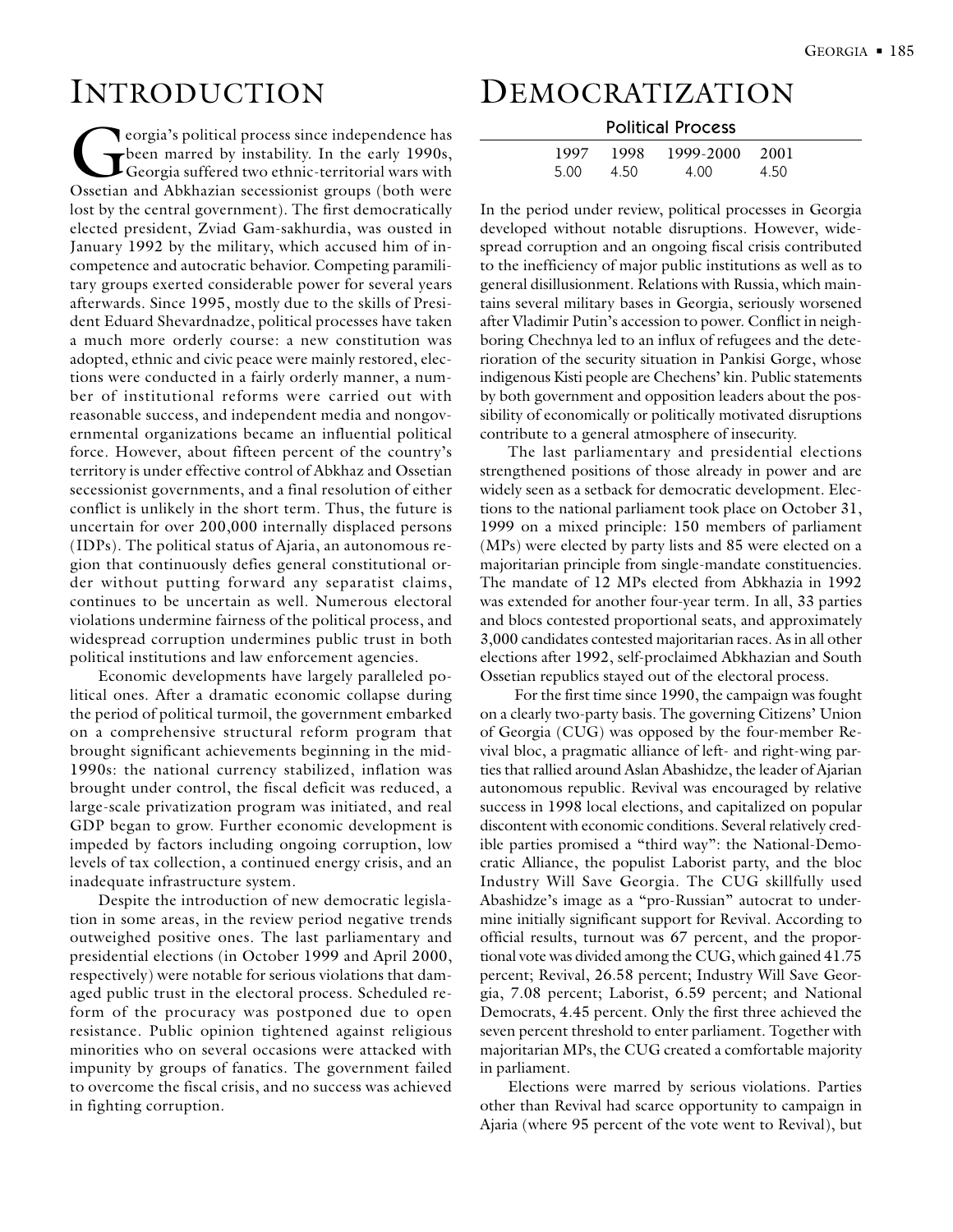Revival supporters were often harassed outside Ajaria, and election fraud was reported in different areas. Violations in favor of major contestants might have canceled each other out, though, as final results were close to the previous polling data. The Organization for Cooperation and Security in Europe (OSCE) observer mission noted a number of irregularities, but concluded that "Georgian voters were generally able to express their will." Only 13 of 19 members of the Central Electoral Commission endorsed the final election results, while opposition representatives refused to confirm the fairness of the elections process.

The crushing defeat of Revival ensured that incumbent president Shevardnadze would face no viable challenger in the April 2000 presidential elections. Jumber Patiashvili, a former Communist leader, was his major opponent. According to the official results, the incumbent carried 78.82 percent of the vote, with Patiashvili taking 16.66 percent and four other candidates winning less than one-half percent each. Turnout was reportedly 76 percent. However, the real turnout was evidently much lower than in October, presumably due to the predictability of the election result and voter disillusionment over previous violations. In their assessments of the presidential elections, both OSCE and Council of Europe observers noted serious irregularities, including instances of ballot stuffing, media bias, and a lack of transparency in vote counting and tabulation.

In all other parliamentary and presidential elections since 1990 the turnout was registered at between 65 and 86 percent. In November 1998 local elections the turnout was 41 percent, though it varied considerably from one region to another (98 percent in Ajaria). There are no data on voter participation with regard to gender.

Election legislation in Georgia changes from one election to another, though a mixed system of nationwide party lists and majoritarian representation in parliamentary elections prevails (with the exception of the 1992 elections). The threshold for parliamentary representation was increased from four percent in 1990 to five percent in 1995 and seven percent in 1999 in an effort to encourage larger coalitions. Another significant change is the manner of appointing electoral commissions. From 1990 to 1995, they consisted of political party representatives, which made them relatively balanced but provided opportunities for backroom deals. In accordance with June 1999 amendments to the election law, commission members were appointed by parliament and the president, allowing for ruling party control of commissions at all levels and damaging popular trust in the fairness of the election process. In March 2000, less than three weeks before presidential elections, further amendments to election legislation increased opposition representation on electoral commissions. This move did not sufficiently address the existing concerns, but rather "caused confusion among the election administration and some political parties," according to the OSCE report.

Weakness of political parties is a problem. By and large, there are no serious barriers to their creation and activities

(other than in Ajaria). By October 30, 2000, 130 parties were registered. There has been only one case in which a party was denied registration: in 1998, Virk, a group based in an ethnically Armenian-populated region of Javakheti, was deemed to have violated the 1997 Law on Citizens' Political Associations, which bans the creation of regionally-based parties. Some followers of ousted president Gamsakhurdia consider the acting government illegal and refuse to register their parties. The police often disrupt their rallies and demonstrations and detain or imprison their activists on various charges.

The fact that both major contestants in the 1999 parliamentary elections rallied around central and regional power centers and the personalities of Eduard Shevardnadze and Aslan Abashidze, highlights the fact that parties are very weakly anchored and political processes often revolve around personalities. After the elections, internal divisions within both ruling and opposition groups in parliament became evident. In the fall of 2000, a group of MPs from the CUG faction broke away to create a "New Faction" that, paradoxically, opposes the CUG but claims to support President Shevardnadze. The latter's personality evidently bears disproportionate weight in Georgian politics: he is considered more important than his party, and major political battles continue among different groups who profess to support him and to prepare for succession when his last term ends in 2005.

|      |      | <b>Civil Society</b>             |      |  |
|------|------|----------------------------------|------|--|
| 4.50 | 4.95 | 1997 1998 1999-2000 2001<br>3.75 | 4.00 |  |

The NGO sector that has grown since 1993 is fairly vibrant and plays an important role in public and political life, but comprises only a small sector of society. In 1997, a new civic code defined two legal forms for noncommercial organizations: foundations (to be registered with the Ministry of Justice) and associations (to be registered with local courts). About 493 foundations were registered by the end of October 2000. The directory issued by the International Telecommunication and Information Center, a Georgian NGO, includes data on 643 organizations. The total number of registered organizations may be estimated at about 2,000 to 2,500, though many of them exist in name only.

 The civil code allows NGOs to register fairly easily, though they may face difficulties in some regions. NGOs are not allowed to call for a violent overthrow of a political regime, violate the sovereignty and territorial integrity of the country, propagate war, or incite hatred on ethnic, regional, religious, or social grounds. Only courts have the right to suspend or ban NGO activities for such offences, but so far there have been no legal examples of this. There is no special tax status for NGOs, but the 1996 Law on Grants makes exempts moneys received as grants from all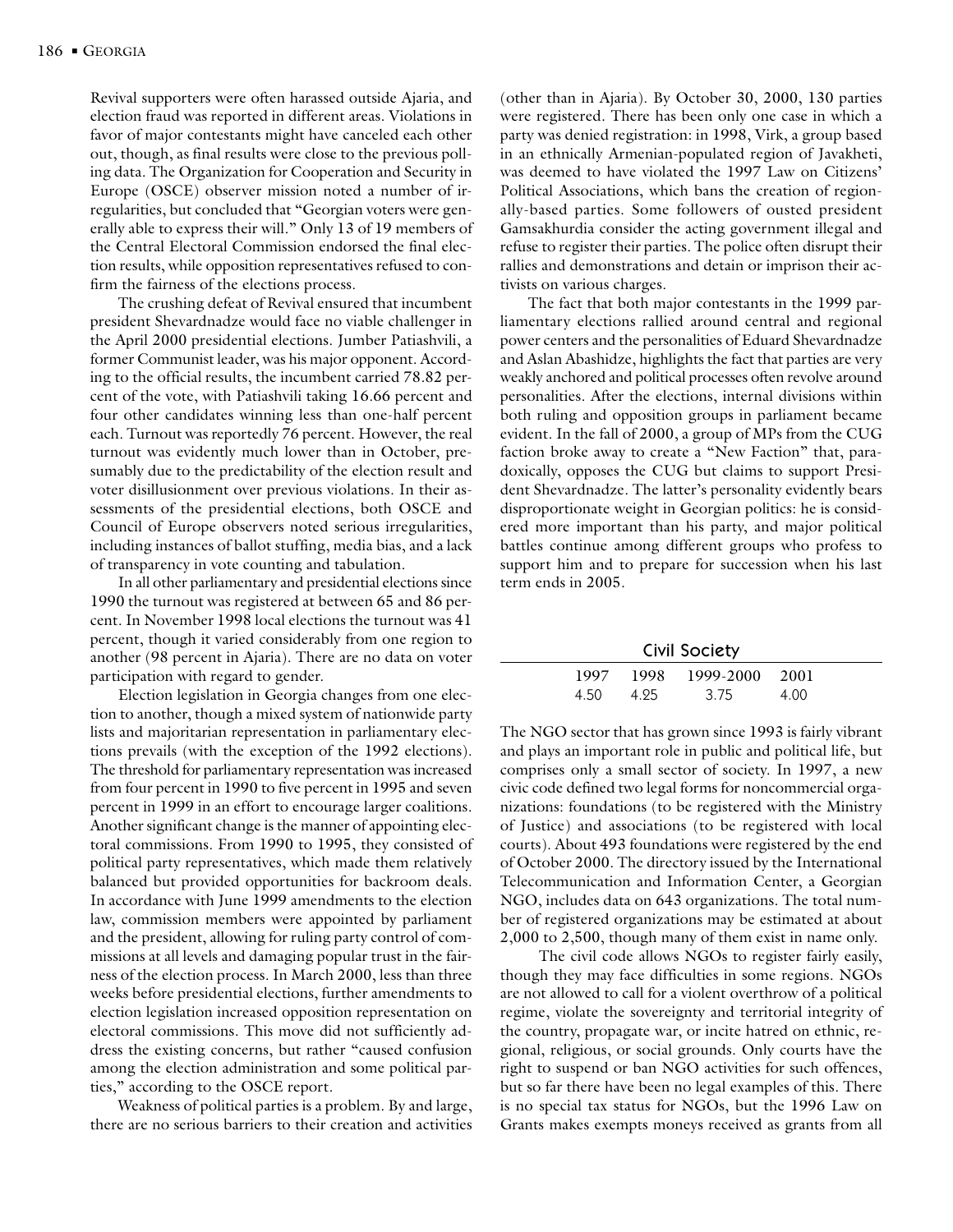taxes except income tax. Georgian businesses have no tax incentives to donate for charitable purposes. A group of NGOs is promoting draft legislation that would introduce a legal category for charitable activities and organizations and define a special tax regime for them, as well as for business donors to such organizations. Section Three of the 1999 administrative code is the main tool for NGOs with regard to gathering public information. However, some government bodies are reluctant to comply with the requirements of the code. In 1999, parliament passed in its first reading a bill on procurement, which would allow NGOs contracted by the government to carry out certain functions on a competitive basis. However, the bill did not progress to a second reading.

Most organizations depend on small groups of activists and, with few exceptions, have no effectively developed organizational structure. The best organizations have stable staff and are technically well-equipped. Sociological surveys confirm that only a small portion of society is involved in NGO activities; in a 1997 survey conducted by the Arnold Bergstraesser Institute and the Caucasian Institute for Peace, Democracy, and Development, 1.2 percent of those polled belonged to an NGO. Respectively, public awareness of NGO activities is quite low. According to the Institute for Polling and Marketing, most people, particularly residents outside Tbilisi, have difficulty distinguishing between NGOs and government organizations. NGO membership for the most part includes younger and more educated members of society. Geographically, civil society activism is unevenly distributed. Much more advanced in the capital city, it is dormant in some regions, but happens to be relatively developed in areas like Khashuri, Lanchkuti, and Akhaltsikhe. By sector, NGO activism is more conspicuous in such areas as policy advocacy, legal reform, human rights, conflict resolution, civic education, environmental protection, social problems, health care, humanitarian assistance, youth issues, and women's and ethnic communities' issues. The number of community-based organisations is small but growing in some regions.

Many women are active in, or lead, NGOs, and some 60 groups work on women's issues specifically. Experts estimate the number of active members of these NGOs at about 500, though formal membership is much higher (37 women's organizations surveyed by the International Center for Civic Culture in 1998 reported 27,000 members). The last two years have witnessed a significant increase in number and activism of ethnic community organizations (such as Armenian, Azeri, Kurdish, and other groups). About 60 groups work in this field, and the number of active members is estimated at 400 to 500 people. Formal membership is reportedly about 50,000. Many of these groups are united in a coalition called Multinational Georgia, whose main aim is to encourage minority participation in civic and political life and to influence respective legislation.

There have been several programs aimed specifically at NGO development in Georgia. The Horizonti Foundation (which has grown out of a Georgian branch of ISAR, a U.S. based NGO) has for several years conducted training programs on NGO management issues in Tbilisi and other regions throughout the country, and publishes a monthly newsletter in Georgian, Russian, and English on various issues of concern to NGOs. It and other organizations have published advisory materials for NGOs in the Georgian and Russian languages.

Membership dues constitute only a small portion of NGO income. Grants from Western foundations constitute the main source of financial support. Based on research by the Horizonti foundation in 1997, volunteerism is not common in Georgian society. Some NGOs use incomes from their own businesses to support their activities. Support from Georgian business is negligible. The Cartu Foundation, established in late 1997 by a financial-industrial group of the same name, was the first notable exception, but others did not follow this lead, and the foundation soon ceased to exist. In 1999, legislation aimed at committing public funds for a foundation supporting civil society was discussed in parliament, but was dropped due to an ongoing fiscal crisis.

While there have been several attempts to create large associations of NGOs, none of them has been successful. Most leading NGOs resist such initiatives for fear of becoming involved in political manipulations. Ad hoc coalitions aimed at influencing legislation or organizing public campaigns have proven more effective. NGOs often exercize their right to participate in sittings of parliamentary committees, and in some cases they are successful in blocking or encouraging legislation. For example, the third section of the administrative code, which is an effective equivalent of the Freedom of Information Act, was enacted mainly due to the activism of the NGO and journalistic communities. The Georgian Young Lawyers' Association and the Institute of Liberty are especially notable for taking active part in legislative activities.

Parliament, and particularly its pro-reform leadership, has been quite open to cooperation with NGOs since 1995 and has considered them an important political and intellectual resource. This cooperation has produced a number of laws aimed at democratic reform, and after the 1999 elections some NGO activists found themselves in parliament. The president's chancellery also cooperates with NGOs, and a new unit was created in the fall of 2000 to develop this cooperation. In some cases, agencies involve NGOs in the process of drafting policy documents. In particular, the Ministries of Environmental Protection, Justice, State Property Management, Health and Social Security, Education, Foreign Affairs, and Defense, as well as the public defender's office and others have a record of cooperation with NGOs. However, many agencies – most notably law enforcement and most regional and local governments – tend to resist working with NGOs. Media coverage of NGO activities is sympathetic for the most part. Some newspapers, however (such as *Alia, Akhali Taoba*) prefer to look for hidden political alliances between NGOs and political groups. Some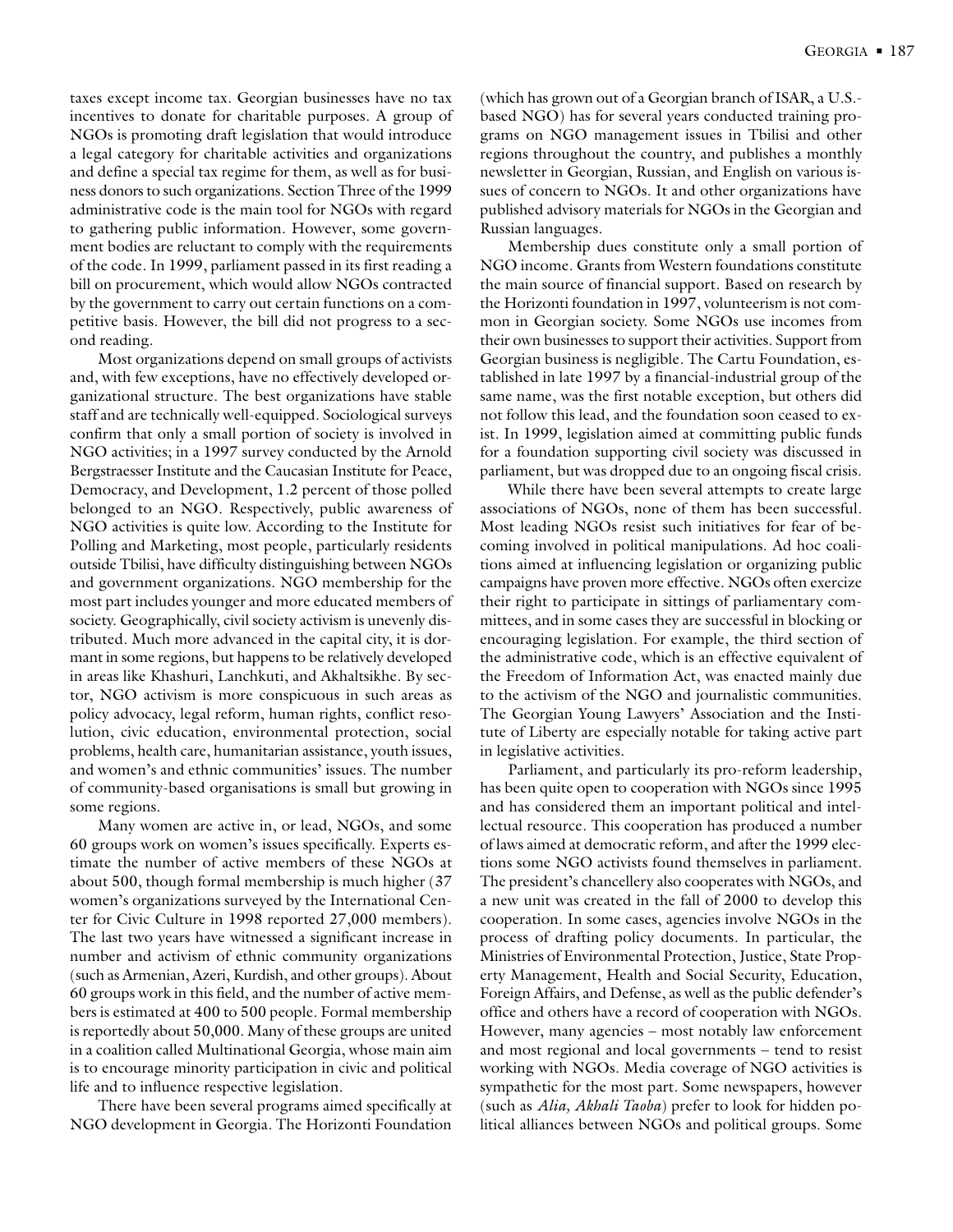media are more critical of Western liberal values, such as Literaturuli Sakartvelo newspaper, and are sharply critical of NGOs as harbingers of Western influence.

The trade union movement traditionally has been weak in Georgia. Descendants of the Soviet-era unions formally exist but do not play any role, and until recently there have been no serious attempts to create viable independent unions. According to a poll conducted by the Arnold Bergstraesser Institute and the Caucasian Institute for Peace, Democracy, and Development in 1997, only 1.6 percent of respondents claim to be union members. The only recent and notable exception is Solidaroba (Solidarity), a schoolteachers' union that was formally established in May 2000 in Kutaisi, the second largest city in Georgia. By November 2000, its membership had reached 2,500, including schoolteachers in several districts around Kutaisi, but it plans to establish itself as a national union. While it has faced harassment by the local government, it has developed much better cooperation with the Ministry of Education.

Farmers' groups and small business associations are weakly developed. Large businesses defend their interests much more effectively. While much of this is done through backroom and usually corrupt deals, some interest groups organize themselves as public associations. The Industrialists' Union has been the most successful and conspicuous of them; it developed into the Industry Will Save Georgia electoral bloc that managed to place third in the 1999 elections. Other important organized interest groups include the Large Taxpayers' Union, the Bankers' Association, the Union of Petrol Importers, and the Union of the Disabled.

| Independent Media |
|-------------------|
|-------------------|

| 1997 | 1998 | 1999-2000 2001 |      |  |
|------|------|----------------|------|--|
| 4.50 | 4.25 | 3.75           | 3.50 |  |

Georgia's media are free from censorship. However, the government maintains control over some strategic outlets, while most independent media lack professionalism, credibility, and financial viability.

Television is the major source of information for the vast majority of the population. Both national channels are state-controlled and give preference to official points of view. While competition from independent TV companies has forced state TV to make its programming more balanced in the last two years, it is still far from editorially independent. In Tbilisi, viewers have enjoyed much greater choice since 1997, when Rustavi-2, the first powerful independent TV station, survived government attempts to close it down. Rustavi-2 attracts higher ratings than official TV and, according to early 2000 data, carries about 55 to 65 percent of the national advertising market. Seven other independent TV stations compete for the TV market in the capital, but unless supported by powerful business or political interests, they are hardly financially viable. In summer 2000,

control over Iberia TV went to the Batumi-based Omega cigarette distribution network. Sakartvelos Khma is seen to represent the views of Aslan Abashidze, an Ajarian regional leader, while Kavkasioni leans toward opposition views.

There are a number of TV stations outside the capital that try to maintain their independence but struggle financially. In 1996 five of them created the Television Network of Georgia (TNG), and membership eventually increased to 18. Due to disagreements between Rustavi-2 and regional stations, TNG broke up in 1999 but in January 2000, a 10-member United Television Network (UTN) was created in its place to pool advertising revenues for small regional stations.

Whether or not state domination of television outside Tbilisi will be broken may depend on the results of a tender for the use of a broadcasting frequency that had been occupied by the Russian ORT. A decision by the National Regulatory Commission for Communication (NRCC) is pending. The creation of the NRCC in May 2000 was considered a major step in ensuring fair competition in broadcast media, though it is still too early to assess its success or failure.

A number of independent radio stations broadcast on AM and FM frequencies, but most of their programming consists of music. State radio is still strong outside Tbilisi. The investment of the American company Metromedia in the Georgian-language Fortuna and Russian-language Era radio stations appeared to be successful in 1998 and 1999. Of late, the popularity of Radio 105, which carries political satire rather than musical programming, has increased considerably.

Though all print media are formally private, descendants of erstwhile Communist newspapers, such as the Georgian-language *Sakartvelos Respublika* and the Russianlanguage *Svobodnaya Gruziya*, receive government subsidies, have editors appointed by the president, and serve as official propaganda outlets. Since government agencies are obliged to subscribe to *Sakartvelos Respublika*, its circulation reaches 6,000 to 7,000. However, the market is dominated by independent newspapers. Major dailies include *Alia* (circulation approximately 8,000 to 9,000 copies), *Akhali Taoba* (7,000), and *Resonansi* (3,000). *Kviris Palitra* is a popular weekly digest (35,000), followed by a tabloid, *Asaval-Dasavali* (23,000). The tabloid weekly magazine *Sarke* circulates about 18,000 copies. Small newspapers outside the capital struggle to maintain both financial viability and independence. Grants received from foreign foundations give newspapers some temporary relief. The circulation as well as the quality of print media have deteriorated, particularly during the last few years. Competition from newly-emergent independent television as well as waning interest in politics may be among the explanations for this negative trend.

Six major information agencies compete on the market. One of them, Sakinpormi, is government-controlled and also serves as the president's press center. Apart from government subsidies, it enjoys privileged access to official information. Gea, Iprinda, and Prime News are mostly ori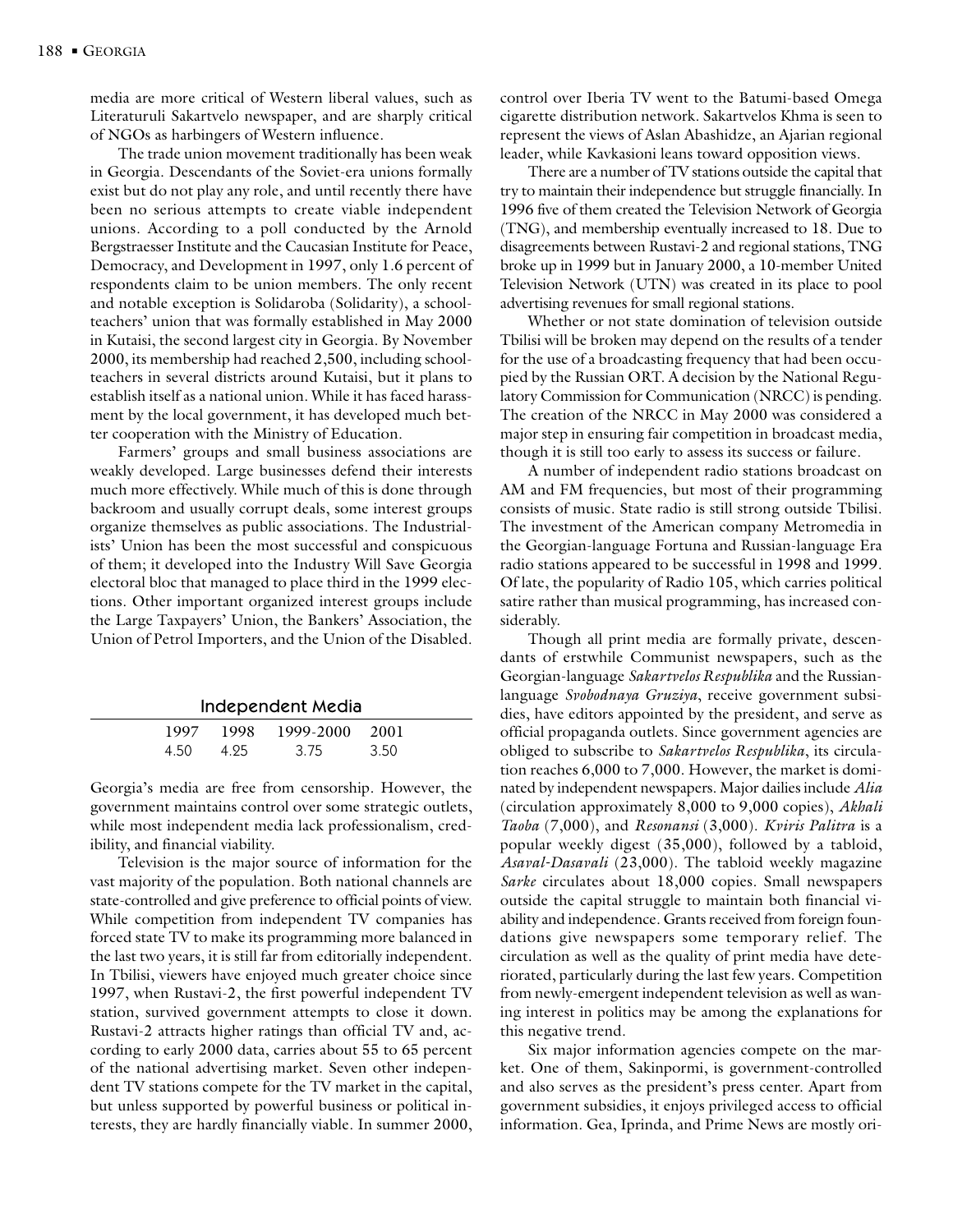ented towards Georgian-language information markets, while Black Sea Press and Caucasus Press cater mostly to international organizations and embassies in Georgia.

Both state and private agencies are active in the distribution market, and the distribution share of private agencies is increasing. PGS Ltd. (Press Distribution Service), established by four independent newspapers (*Alia, Akhali Taoba, Resonansi,* and *Shvidi Dghe*) in 1996, is the largest distributor in Tbilisi (some 50 percent of the market). The state agency Sakpresa dominates distribution outside Tbilisi, but the private Presinfo has gained a foothold there as well.

While direct government interference in the activities of media does not take place, Georgia's dire economic situation makes media vulnerable to influence through financial pressure. Major independent newspapers have been known to publish stories commissioned by rivalling clans who provide indispensable revenues for them.

Apart from constitutional provisions that stipulate freedom of speech, major laws that regulate media activities include the Law on Press and Other Mass Media (enacted in 1991 but amended several times) and civil, administrative, and criminal codes. The Law on Press and Other Mass Media stipulates that "activities of a mass media outlet may be banned or suspended if it repeatedly violates the law thus contributing to crime, endangering national security, territorial integrity, or public order."

 Antidefamation clauses in Georgian legislation are used by public figures against the media. However, cases are frequently dropped or become entangled in lengthy court proceedings. In a number of incidents, police have harassed journalists trying to gather information, particularly during public demonstrations, and despite several cases of litigation no police officers have been punished for such harassment. In a notable case, the anchor of the popular weekly investigative program Sixty Minutes on Rustavi-2 stated that he had received death threats from the deputy procurator general. NGOs and the media held protest rallies until the president publicly expressed his support for media demands.

The media face greater restrictions outside the capital. In Ajaria, independent broadcasts on political issues do not exist. In February 1999, when Channel 25, the only independent TV company in Ajaria, began to broadcast news programs, three of its four owners were forced under threat to cede 75 percent of the company's shares to a local boss. The issue is in the courts. In the self-proclaimed Abkhazian and South-Ossetian republics, a few independent outlets have appeared, but most media are controlled by authorities.

Only a small fraction of the population has access to the Internet. Experts estimate that Georgia has some 10,000 to 12,000 Internet users, compared with 7,000 to 8,000 in 1999. Competition on the Internet provider market is extremely high, with Sanet, ICN, and a newcomer, Georgian Online, owned by Rustavi-2, holding the strongest positions.

There are a number of journalists' associations and NGOs promoting media issues. The Liberty Institute may be the most aggressive in promoting free speech through backing respective legislation, or by organizing protests when media freedom is endangered. Figures on the number of women members of these associations are unavailable. In the journalistic community itself, however, women are quite active and may constitute more than 50 percent of all reporters (thought not of all editors).

Freedom House's annual *Survey of Press Freedom* rated Georgia Partly Free in 1992 and 1993, Not Free from 1994 through 1996, and Partly Free from 1997 through 2000.

|      |       | Governance and Public Administration |      |
|------|-------|--------------------------------------|------|
|      |       | 1997 1998 1999-2000 2001             |      |
| 4.50 | -5.00 | 4.50                                 | 4.75 |

The Georgian constitution calls for separation of powers among the executive, the parliament, and the judiciary. The president cannot dissolve parliament and must secure its agreement to the main principles of his budget before passage. Under Article 73 of the constitution, the president issues decrees and orders on the basis of the constitution and other legislation. According to the 1996 Law on Normative Acts, laws adopted by parliament take precedence over presidential decrees. In practice, however, an effective system of checks and balances has yet to be established, and the relations between different branches of power often depend on personalities and political circumstances rather than on rules. Despite the presumed political strength of President Shevardnadze, he is not a strong leader of the executive, which is openly divided, and government ministers openly promote conflicting agendas. Thus, the president tends to mediate between them rather than pursue his own policies. Particularly during the last two to three years, there has been a general lack of direction in Georgian politics, as noted by both domestic and international observers.

Parliament is independent in its legislative activities. The 1999 parliament has adopted only nine new bills and a number of amendments to existing legislation during its first year. Continuing infighting within the majority coalition may be the main reason for this. Although the parliamentary majority belongs to the president's party, it has clashed with the president on some issues. In May 2000, parliament rejected the candidacy of Bakur Gulua, the president's nominee for Minister of Agriculture, and several other nominees were confirmed by narrow margins. An anticorruption commission in the previous parliament was quite aggressive in attacking several ministers, and its pressure effected the resignation of Communications Minister Pridon Injia.

Contrary to the Law on Normative Acts, some government agencies still give precedence to internally-issued regulations over laws. Though the law obliges ministers to have a deputy in charge of relations with parliament, effective contacts are quite weak. The disproportionate influence and intransigence of the so-called "power ministries," especially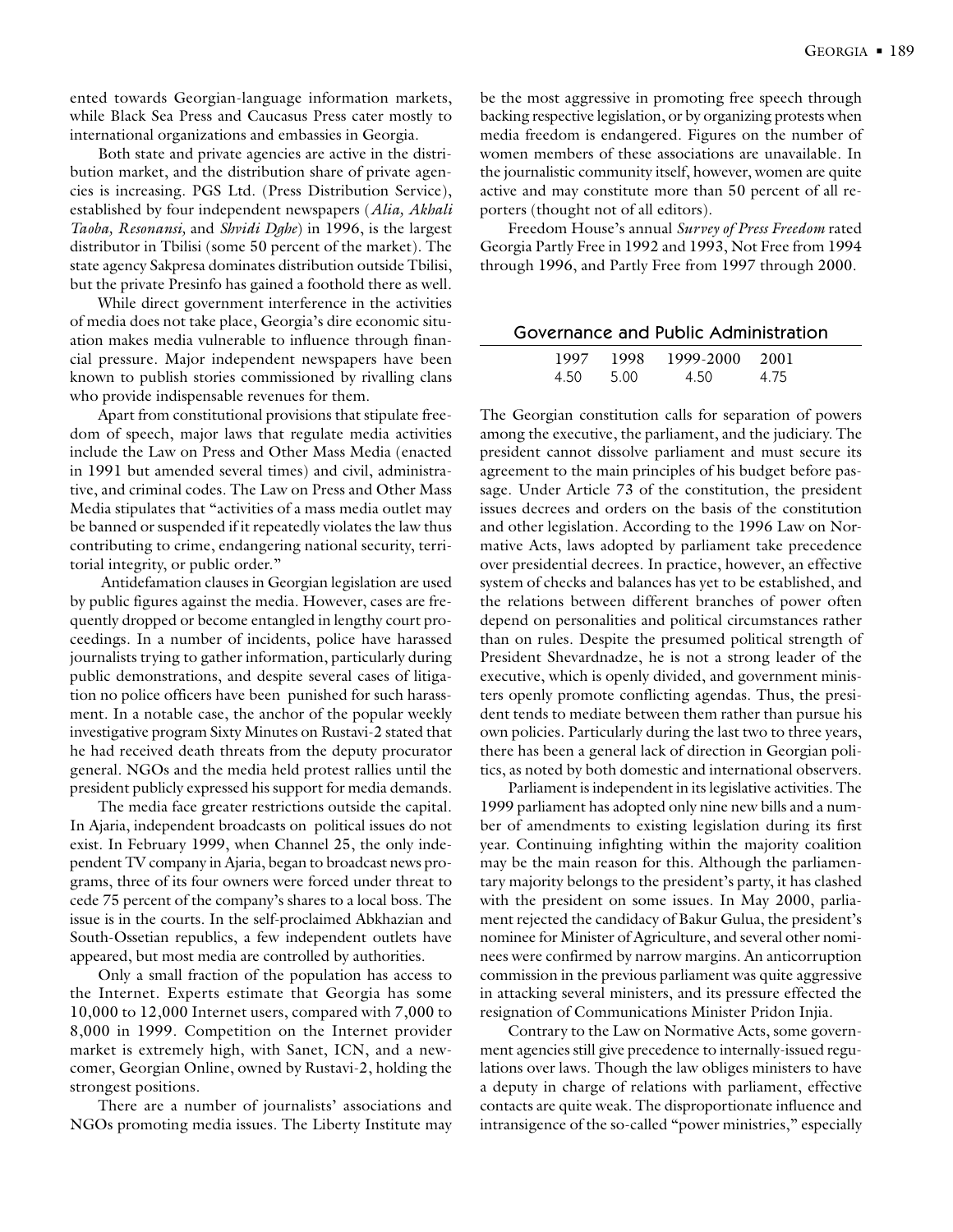the Ministry of Internal Affairs, constitutes the major weakness in the system of public governance. In summer 2000, MPs accused Internal Affairs Minister Kakha Targamadze of eavesdropping on parliament offices.

Branches of power differ with regards to openness and transparency. Chapter Three of the Administrative Code enacted on July 23, 1999 is an equivalent of the Freedom of Information Act. It requires government officials to make available to the public original versions of public documents at no cost. In effect, while parliament is open enough to the media and public, most agencies of the executive, and most notably "power ministries" and law-enforcement agencies, are reluctant to comply with these requirements.

The broad self-governance enjoyed by certain regions results from the weakness of the central government and/ or legal confusion rather than from orderly devolution of power. The 1995 constitution does not define a territorial arrangement for the country, since the required two-thirds of parliament could not agree on this issue and postponed it until the resolution of the Abkhazian and Ossetian conflicts. Under a law enacted in February 1997, the country is divided into 12 regions, or mkhares, which include the capital, Tbilisi, and the autonomous republics of Abkhazia and Ajaria. This arrangement follows the Soviet legacy of autonomous units, of which there were three in the Soviet Georgia: the Abkhazian and Ajarian autonomous republics, and the South Ossetian autonomous oblast. The Georgian Supreme Soviet abolished the latter in 1990 during the conflict over secession. Currently, the territories of Abkhazia and most of South Ossetia are outside the government's control and do not participate in Georgia's political life in any way save for the Tbilisi-based Abkhazian government in exile. That government is recognized by the Georgian government as the sole legitimate representative of Abkhazia, and in effect handles IDP issues. Ajaria's leadership often defies Georgian legislation. On April 20, 2000, the Georgian parliament amended the constitution to include a clause on the autonomy of Ajaria, but legislation defining separation of powers between the center and Ajaria has yet to be developed. The fact that the central government's jurisdiction does not extend to breakaway provinces and that its laws are only selectively observed in Ajaria while the government does not formally relinquish its claims to these territories poses additional challenges to the efficiency of governance. These include the uncertain status of IDPs and difficulties in relations with neighboring states; uncontrolled territories have become safe havens for activities such as smuggling.

Administrative-territorial arrangements at the local level have not changed since the Soviet era; they comprise districts, towns, communities, settlements, and villages. Executive power at the regional and district levels belongs to the president's appointees, known as governors and gamgebeli, respectively. The mayors of the seven most important cities are also appointed by the president (though in three of them, Sukhumi, Tskhinvali, and Batumi, the capi-

tals of Abkhazia, Ossetia, and Ajaria, respectively, these appointments have not been enforced). New elected bodies (sakrebulos) were only created at the level of districts and towns after the November 1998 elections. Their responsibilities, as defined by legislation, are limited. For example, local councils approve budgets submitted by gamgebeli, but if they fail to do so in the first two months of the year, they may be dismissed by the president. The next local elections are due in the fall of 2001. In his pre-election speech in March 2000, President Shevardnadze pledged that in 2001, gamgebelis would be elected by direct popular vote, a measure required by the Council of Europe.

Under law, municipal governments collect revenues from managing municipal property and from local taxes, but in practice, they remain heavily dependent on transfers from the state budget. This increases the power of the centrally-appointed gamgebelis, since the timeliness of the transfers depends on their activities. Tbilisi and Kutaisi, the two major municipalities, are exempt from laws that require the mkhare to contribute a fixed percentage of their revenues to the central budget.

An October 1997 law introduced a legal basis for the civil service. This law distinguishes between civil servants at the state and local levels. However, there is no effective provision for improving the efficiency or professionalism of civil servants. New leaders of state agencies generally conduct major staff overhauls motivated more by political loyalty and personal connections rather than by professional competence. Extremely low remuneration of civil servants also makes it difficult to attract honest and competent personnel. The U.S.-funded Georgian Institute for Public Affairs and the Office of Regional Management under the president's chancellery conduct training for public servants. In 2000, the Ministry of State Revenue introduced exams for potential tax and customs employees.

## RULE OF LAW

Constitutional, Legislative, and Judicial Framework

|      |      | 1997 1998 1999-2000 2001 |      |
|------|------|--------------------------|------|
| 5.00 | 4.75 | 4.00                     | 4.00 |

The 1995 parliament, elected under the first post-Communist constitution, brought Georgian law closer to democratic standards. The implementation of this legislation, however, is questionable. The Ministry of Internal Affairs and the procuracy have lost some of their powers, but resist reform efforts. The reform of the judiciary is a relative success story, but it did not dramatically change the system.

A constitutional court was created in 1996. Its nine members are nominated for ten-year terms by the president, parliament, and the supreme court (three by each branch of power). There have been more than ten cases in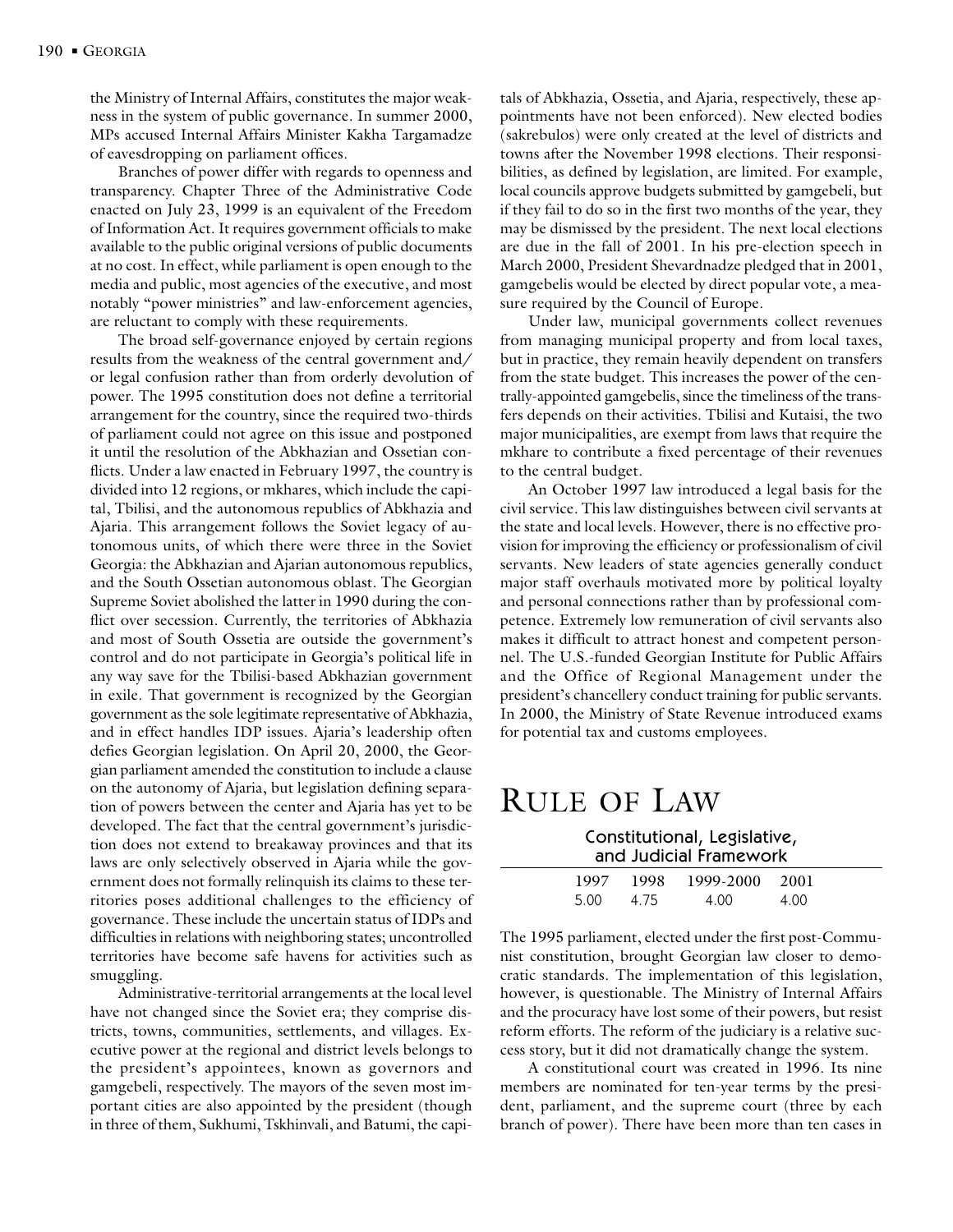which the court has ruled against the state in favor of individual citizens and organizations. In common law courts, direct appeal to the constitution has become a relatively established practice, especially in civil cases.

From 1997 to 1999, parliament enacted a package of laws designed to reform the law enforcement system, including the criminal justice system: On General Courts (June 1997), On the Office of the Public Prosecutor (1997), the Civil Procedures Code (November 1997), the Criminal Procedures Code (February 1998), the General Administrative Code (June 1999), and the Criminal Code on Imprisonment (July 1999). The aim of these reforms was to create a legal system that would reduce the pervasive powers of the procuracy, increase the rights of defense attorneys, and enhance the independence and authority of the judiciary. Now, only courts may issue search and arrest warrants. The death penalty was abolished in November 1997. In January 2000, the penitentiary system was removed from the Ministry of Internal Affairs and placed under the Ministry of Justice. The reform of the procuracy, however, has been delayed. During his confirmation hearings in the spring of 2000, the Minister of Internal Affairs presented a plan to reform his agency by creating a separate investigative department. However, there has been no progress on this initiative. The police and procuracy retain their investigative functions.

Chapter Two of the 1995 constitution provides for basic human rights and freedoms. It guarantees freedom of speech, movement, and assembly, as well as freedom from torture, inhuman punishment, and discrimination based on race, language, religion, or sex. Article 21 of the constitution guarantees the right to own and inherit property. Article 30 requires that the state foster conditions conducive to the development of free enterprise. Business rights are further elaborated in the 1994 Law on Entrepreneurs, the 1996 Law on the Promotion and Guarantees of Investing Activities, the 1997 civil code, and other legislation. Individual citizens have the right to appeal to the constitutional court directly on claims of human rights violations. Article 43 creates the post of public defender, who is nominated by the president and elected by parliament for a five-year term, but is not accountable to the president or to the parliament. In May 1999, Georgia joined the European Convention on Protection of Human Rights and Liberties. It also joined the European Convention on Protection of Ethnic Minorities. A number of laws passed between 1996 and 1999 created more specific mechanisms to protect these freedoms, but in some cases restricted rights provided by the constitution. For instance, the Law on Meetings and Manifestations requires special permission for protests on streets and near government offices.

The criminal code enacted in July 1999 was largely modelled after its Soviet predecessor, with the latter's most notorious aspects eliminated. The main hope for criminal justice reform was placed in the Criminal Procedures Code adopted before Georgia's accession to the Council of Europe in April 1999. The code was meant to demonstrate Georgia's readiness to comply with democratic standards of human rights. However, in May and July 1999, parliament adopted over three hundred amendments to the code that were later denounced by Human Rights Watch as "backtracking on reform." Of concern is a provision that allows officials to detain suspects for up to 72 hours without charge or access to counsel. In practice, detainees are frequently denied access to counsel even after 72 hours' detention. Legally, a suspect may be remanded for up to nine months in pretrial detention, but this period is often exceeded in practice. Police continue to carry out searches without warrants and to make unregistered arrests, usually to extort money. Legal complaints against such violations are rare, as the legal awareness of most citizens is low and intimidation by the police is widespread. Defendants often state during court proceedings that they admitted to crimes that they did not commit because of physical and psychological pressure. There have been several publicized cases in which suspects suspiciously fell to their deaths from the detention wards of the procurator's office. All of these cases were officially called suicides.

There is no specific legislation on ethnic minority or gender rights. The last two years have seen an increase in religious intolerance. On several occasions, police did not stop groups of religious fanatics from violently attacking members of small religious sects such as Jehovah's Witnesses. These cases are in court as of this writing. During September 2000 the police twice disrupted planned congresses of the Georgian organization of Jehovah's Witnesses. In spring 2000, a district court in Tbilisi cancelled their registration. The issue is currently being appealed in higher courts.

A new judicial system has been in place since May 1999. According to the constitution, the judiciary is independent from any other branch of power, and judges are prohibited from joining political parties or participating in political activities. Judges are now appointed by the president upon nomination by the Council of Justice, a 12-member consultative body that includes nominees of the president (four members), parliament (four members), and the supreme court (one member), with the chairman of the supreme court and the chairmen of the supreme courts of Abkhazia and Ajaria participating as ex officio members. New judges must pass exams conducted by the Council of Justice with help from international organizations. Judges receive salaries of about \$250 to \$350, which is very high by the standards of the Georgian public service. However, their honesty and impartiality is not guaranteed, and corruption appears to have replaced political pressure as the major problem of the courts, particularly as the state cannot guarantee timely payment of salaries. Courts have also proven liable to public pressure when cases of religious minorities were considered. Enforcement of court decisions, especially in civil cases, is lacking.

The role of defense attorneys in court proceedings has considerably increased, but their professional and ethical standards are often low. The state provides public defend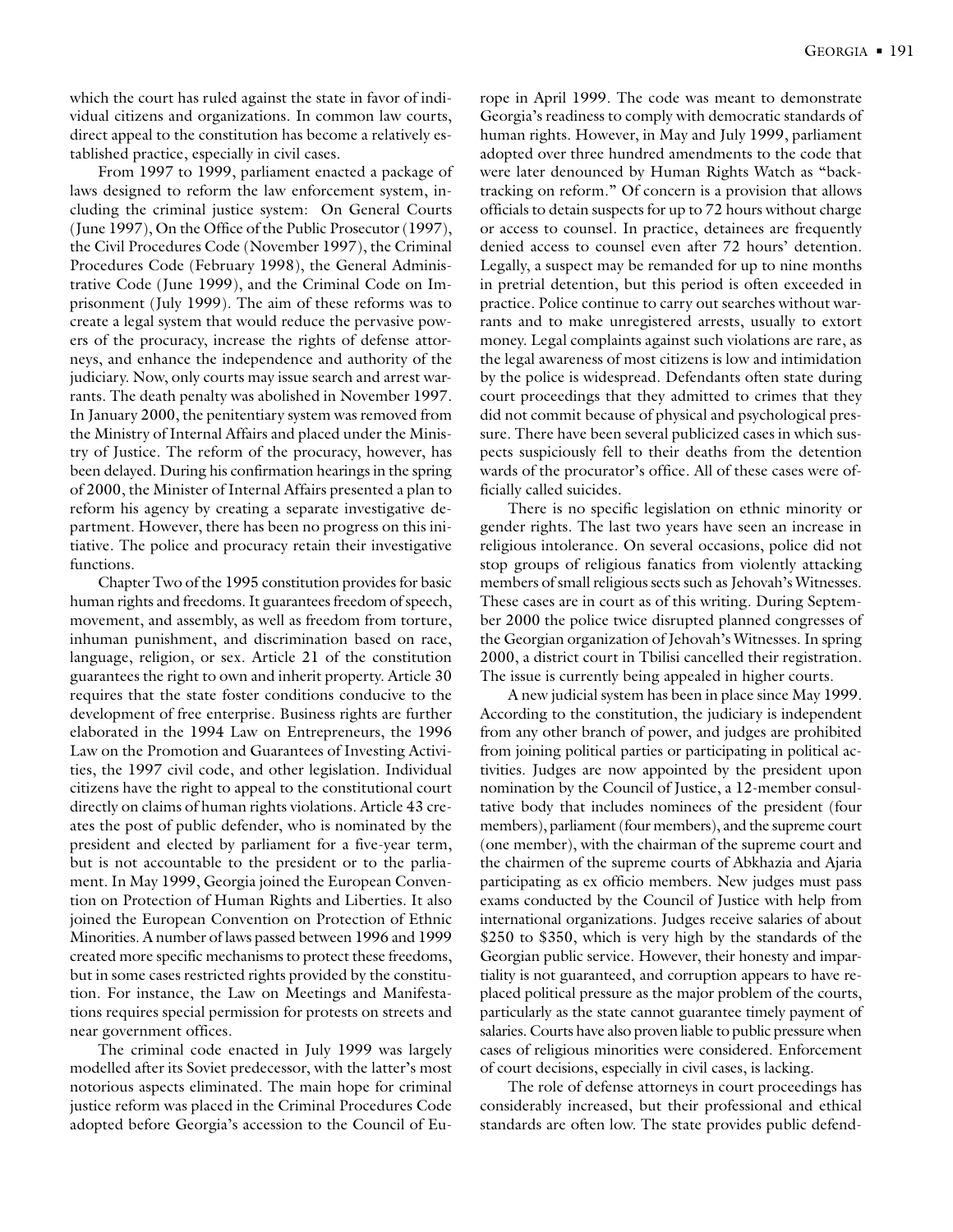ers, but can only pay them very small remuneration. There is still no law on the bar, though a draft is has been submitted to parliament.

| Corruption        |              |  |
|-------------------|--------------|--|
| 1999-2000<br>5.00 | 2001<br>5.95 |  |

There is a strong consensus in Georgia that corruption has become a major handicap for political and economic development. While the government recognizes the scope and urgency of the problem, no effective measures have been taken to remedy it.

According to the 1997 law on Corruption and the Incompatibility of Interests in the Public Service, high-ranking public officials (including parliament members, ministers, and their deputies) and members of their families cannot hold positions in commercial agencies whose activities are supervised by the government agency for which the said public official works. He or she must also submit a public declaration on property and income. This requirement was extended by presidential decree to all civil servants.

Though most high-ranking officials complied with the conflict of interest legislation by formally giving up their positions in businesses, privately many public officials perceive conflict of interest legislation as unrealistic. It is commonly recognized that major business groups have close ties to the government and the ruling party, and promote their interests through these ties. For instance, United Georgian Bank, the largest bank in Georgia, is represented by Vano Chkhartishvili, the Minister of Economy, Trade, and Industry; and Zaza Sioridze, the chairman of a parliamentary committee. Several close relatives of president Shevardnadze run successful businesses and are widely believed to enjoy unfair advantages over their competitors. In Ajaria, most high-ranking officials are related to the leader, Aslan Abashidze, and the whole of the regional economy is believed to be under direct control of the Abashidze clan.

Corruption is rampant in various spheres of public life, though its scale varies from one region to another. Obtaining a passport in the capital city requires a bribe only if a citizen does not wish to wait for a required time limit; but in many regions passports cannot be obtained at all without bribing officials. The police, the procurator's office, tax inspectors, and customs officers are reputed to be the most corrupt. University entry procedures in the most prestigious schools are widely believed to be corrupt as well. Some services that were corrupt in Soviet times (such as hospital admission or telephone installation) have been commercialized, and bribes have been replaced by official fees. Nevertheless, additional payments are still often extorted for telephone installation. Requiring various licences and certificates, often illegally, is another way for public

servants to extract illegal payments from businesses. Extortion of protection money by law enforcement agencies has become an established practice. In addition, businessmen are forced to pay countless other "inspection agencies" in order to continue operating.

Smuggling, mostly of fuel and cigarettes, is another problem. In May 2000 alone, an estimated 800 tons of fuel and 100,000 packs of cigarettes were smuggled into Georgia. Trade Minister Vano Chkhartishvili estimated in August that the black economy represents some 27 percent of gross domestic product. The government reportedly has been investigating a plan to legalize some elements of the black market by liberalizing tax rates and fiscal policy.

Extremely low salaries in the public service encourage corrupt activity. In 2000, a government minister's salary was 165 *lari* (about US\$85). However, due to the fiscal crisis of 1998-2000, even those salaries had not been paid for months. Many government agencies have so-called extra-budget incomes from their activities. The failure to account for such income is a problem of public finance management, though some of this money is paid as bonuses to public servants. As a result, actual remuneration in various public agencies varies considerably.

Until recently, there were almost no cases of highlevel corruption being prosecuted. During 1999, only six cases of bribery (against low-level public servants) reached the courts. Moreover, those cases in which the procurator's office took action may have been considered politically motivated. For example, the near-collapse of Georgia's merchant fleet led the procuracy to accuse the mayor of Batumi, Aslan Smirba, of misappropriating some \$370,000 from the fleet funds, including \$250,000 or more transferred from a London bank to a special fund controlled by Aslan Abashidze, the Ajarian leader. However, while the accusation might have been well grounded, it happened against the backdrop of political feud between Tbilisi and Batumi. The Minister of Communications, Pridon Injia, was forced to resign in 1998 under severe criticism from NGOs and parliament over his using his position to create a network of companies owned by himself, his family, and his associates to dominate the communications business in Georgia. A criminal case against him, however, was only filed in late 1999, when prior to elections he openly challenged the government as a parliamentary candidate from the opposition Laborist party.

A parliamentary anticorruption commission, active between 1996 and 1999, had limited success in exposing corrupt officials. The Chamber of Controls, which is responsible for financial and economic oversight of state revenues and expenditures, has a reputation for being an honest agency, and its audits of many state agencies have been critical. However, the procuracy never acted on its reports until the fall of 2000, when several former high-ranking officials of the Ministry of Energy and a major state-controlled power generating company were arrested and charged with embezzlement of public funds.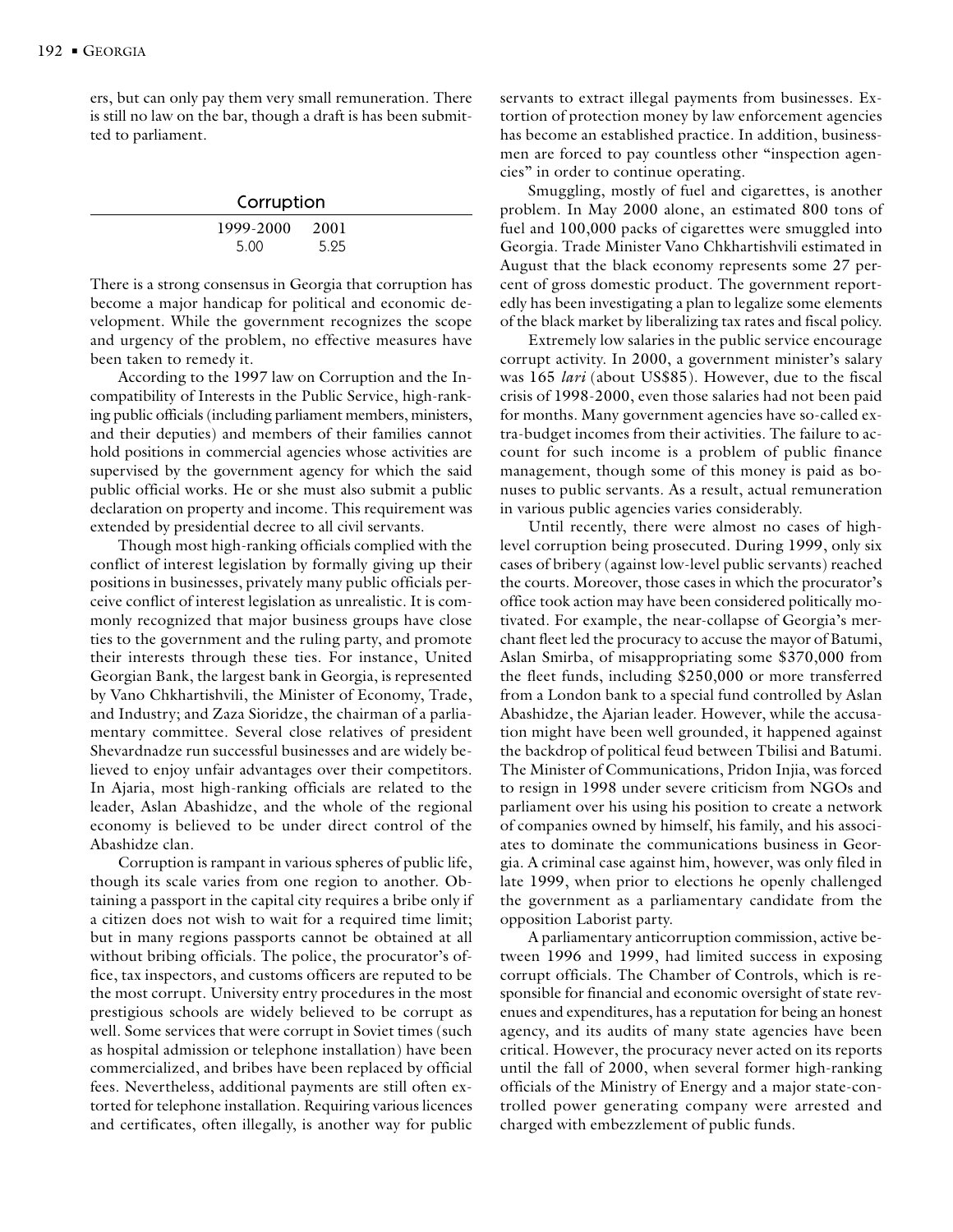The media have been active in investigating corruption cases, often at great personal risk. For example, Shevardnadze ordered the police to give journalist Akaki Gogichaishvili special protection after he received death threats. According to protesters who staged a demonstration on May 23, 2000, Gogichaishvili was warned by the prosecutor general to leave the country. For several years, newspapers were the leading force in unmasking corruption. Since early 2000, though, 60 Minutes, a weekly program of Rustavi-2, has preoccupied itself almost exclusively with exposing high-level corruption in state agencies. The program has become one of the highest rated shows on Georgian television and has prompted the first national channel to introduce its own anticorruption program.

Various surveys have indicated high levels of public concern and cynicism with regard to corruption. In July 2000, President Shevardnadze created a seven-member working group to elaborate a national anticorruption program, chaired by the head of the supreme court, Lado Chanturia. The group also included four high-ranking public officials and two NGO representatives. It enjoyed fairly high credibility with the public. In September, it submitted guidelines for anticorruption measures, which focused on liberalizing the business environment, improving management of public finances, increasing the general efficiency of governance, reforming law enforcement bodies and the educational system, and overcoming political corruption. The group recommended the creation of a coordinating body under the president that would focus on elaborating anticorruption policies and monitoring their implementation, mobilize public support and participation in anticorruption measures, coordinate public anti-corruption education, and work with international agencies on coordinating anticorruption initiatives. How the program will be implemented remains to be seen, but its content has for the most part met with positive response. Also as part of its anticorruption plan, Georgia has recruited former Polish deputy premier Leszek Balcerowicz to serve as a special economic advisor.

In a survey conducted in 1997 by the Arnold Bergstraesser Institute and the Caucasian Institute for Peace, Democracy, and Development, only 1.5 percent of those surveyed said that they expected fair treatment in the tax office, and only 1.7 percent expected police investigations to be fair. The court received a relatively high rating of 12.1 percent. Georgia was rated 84th of 99 countries in Transparency International's 1999 Corruption Perceptions Index, and it received a score of 2.3 (where 10 is least corrupt and 0 is most corrupt). Transparency International did not rate Georgia in 2000.

# ECONOMIC LIBERALIZATION & SOCIAL INDICATORS

#### Privatization

| 1997  | 1998 | 1999-2000 2001 |     |
|-------|------|----------------|-----|
| 4 9 5 | 4.00 | 3. UU          | 395 |

According to the State Department of Statistics (SDS), more than 82 percent of GDP was produced by the private sector in 1999, compared to 74 percent in 1998. Official statistics indicate that 55 to 60 percent of the labor force is employed by the private sector, but the large shadow economy (40 to 70 percent of GDP by different estimates) makes this figure unreliable. The United Nations Development Program (UNDP) *Human Development Report* estimates that over 75 percent of the economically active population is engaged in the private sector. This is supported by the GORBI household survey, which demonstrated that 73 percent of the average household income comes from private sector activities.

The 1997 Law on State Property Privatization regulates the privatization process except for land and housing privatization. Housing was largely privatized at the beginning of the decade under the appropriate Soviet law, which allowed citizens to privatize the housing that they occupied at a nominal price and with a minimum of bureaucratic procedures. The 1996 Law on the Ownership of Agricultural Land regulates the privatization of agricultural land, and the 1998 Law on Urban and Industrial Land Privatization declared the land allocated to privatized enterprises, private legal entities, and citizens to be private, based on existing drafts and documents. Privatized land is registered rapidly without additional surveying, after payment of a one-time fee. Over 80 percent of agricultural production is in private hands. A new land registry is being developed with the help of the German government.

Voucher privatization was the initially adopted model. However, while the vouchers were distributed to all citizens of Georgia, only one in 17 or 18 families actually participated in the process, while most people sold their vouchers for well below the nominal price. For privatization of medium and large enterprises, the vouchers were accumulated in special investment funds. Yet these funds bought just 0.3 percent of shares in former state enterprises and a significant portion of their investments went to unpromising enterprises. No dividends on securities have been paid yet. The staff of privatized enterprises enjoyed special privileges in the privatization process, including the right to buy shares directly at a minimum price. In health care, 415 out of 474 privatized enterprises were directly sold to employees; the same held for 52 of 99 bakeries. However, with regard to almost all valuable enterprises privatized, ownership by employees was only formal, with Soviet-era managers exercising real control. From 1993 to 1995, directors of the largest state enterprises avoided privatization by citing the enterprises as strategic national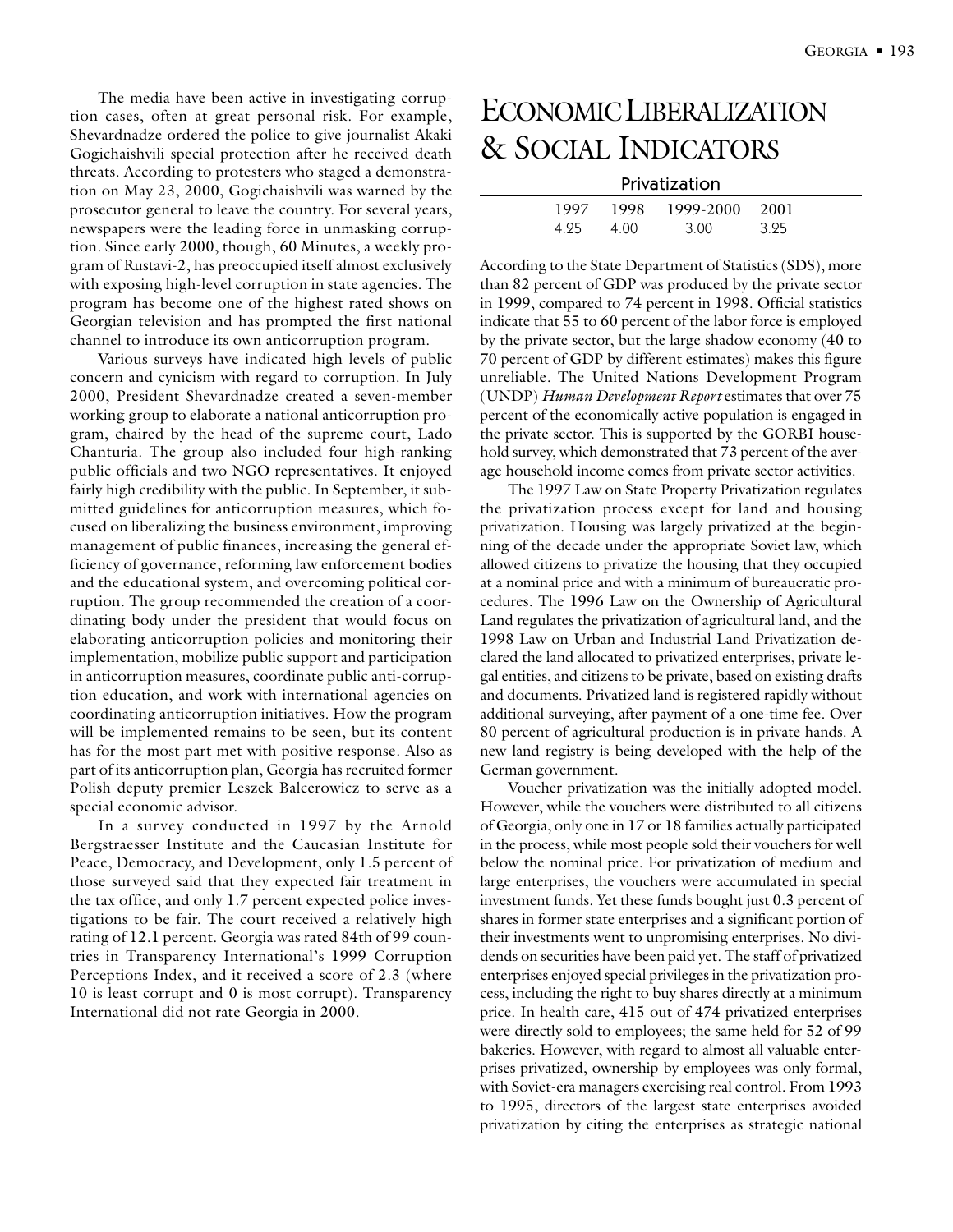assets. These were set aside for privatization later, but in the meantime their attractiveness to investors declined due to plunder of their assets and accumulation of debts.

On May 30, 1997, the president declared the termination of voucher privatization. The Ministry of State Property Management launched a new project of privatization of large state-owned enterprises by selling them via international tenders prepared in close collaboration with Western advisers. The Georgian government considers reforming three crucial sectors of the economy—energy, telecommunications, and transportation—to be the priority for the coming years. In late 1998, the Tbilisi electricity distribution company Telasi was sold to the American firm AES, which also took ownership of the two largest blocs of the Tbilisi thermal power station (Tbilsresi), the major power generating capacity in Georgia, in April 2000. German Kommerzbank is developing terms of reference for privatization in the telecommunications sector. In the second half of 2000 some leaders of the ruling party made statements about the possibility of reversing cases of illegal privatization, though without mentioning specific mechanisms for this.

|      | <b>Macroeconomic Policy</b> |      |  |
|------|-----------------------------|------|--|
| 1998 | 1999-2000                   | 2001 |  |
| 4.00 | 4.00                        | 4.00 |  |

In June 1997, the Georgian parliament adopted a new tax code, which was elaborated in close collaboration with a number of foreign advisors and relies heavily on the Western (especially German) models. The main taxes stipulated in this code include income tax (at a rate of 12 to 20 percent), profit tax (20 percent), value-added tax (20 percent), excise tax, property tax (1 to 2 percent), land tax, a tax on ownership of motor vehicles, a tax on transfer of property (2 percent), social tax, a tax on the use of natural resources (up to 10 percent), and a tax on dividends (10 percent). However, the introduction of the new tax code coincided with a significant decrease in tax collection. According to the UNDP, the share of tax revenue execution to the state budget dropped by about 13 percent between 1995 and 1999. Apart from poor tax administration, inadequate tax collection is often blamed on complicated and/or contradictory tax regulations. Amendments to the tax code developed by a team of advisors under the umbrella of USAID and the Barents Group have been submitted to parliament. Action is expected by early 2001.

Despite the general crisis in the fiscal sphere, the National Bank of Georgia (NBG) has become a truly independent financial institution. A June 1995 law strengthened the NBG's authority to implement anti-inflationary monetary policy and supervise the banking system. The lari was introduced in 1995 and was kept stable at a rate of about 1.3 per U.S. dollar until the Russian financial crisis in 1998. After an initial drop, it stabilized at 1.85 to 2.05 per dollar. The lari is freely converted in both directions.

NBG policy also contributed to consolidation of the private banking sector by increasing the minimum foundation capital of commercial banks to \$5 million. Thus, the number of Georgian commercial banks was reduced to 18. In the fall of 2000, the TBC bank became the first Georgian bank to obtain the international rating by the Thomson Financial BankWatch. Despite improved confidence in banking institutions (between 1996 and 1999, commercial bank deposits increased threefold), the absolute volume of deposits is still low and major banks largely depend on servicing government spending and international credits. Lending is even more problematic: Interest rates range from 2 percent per month, at best, to the most common rate of 3 to 5 percent or even 6 to 7 percent.

With the Caucasus Stock Exchange winning a tender on management of the Georgian Stock Exchange (GSE) at the end of 1999, the creation of a Georgian capital market infrastructure was initiated. According to the GSE, more than 2,200,000 securities had been sold by August 2, 2000.

The foreign debt burden is an increasingly important problem. According to the Ministry of Finance, as of 30 September 2000 the amount of national foreign debt amounted to \$1,490 million. The 2000 state budget allocated 133.4 million laris for foreign debt servicing, but during the first nine months of 2000 only 56.7 million were disbursed (with revenues of the state budget during the same period constituting 629 million).

| Microeconomic Policy |           |      |  |
|----------------------|-----------|------|--|
| 1998.                | 1999-2000 | 2001 |  |
| 4.00                 | 4.00      | 4.00 |  |

Article 21 of the constitution guarantees the right to property and inheritance. Intellectual property rights are guaranteed by Article 23 of the constitution, the 1997 Civil Code, the 1997 Copyright Law, the 1999 Patent Law, and the 1999 Law on Trademarks. Georgia has also joined a number of international conventions protecting property rights. The constitution permits the expropriation of property, with full compensation, for "necessary social need" in cases determined by law or by a decision of the court. No expropriations have taken place.

Liberalization of prices was mostly complete by 1996. Prices for energy and urban electric transport are the only ones that remain controlled.

The 1994 Law on Entrepreneurial Activity codified and fundamentally changed many corporate laws and regulations. According to the 1997 civil code and Civil Procedures Code, commercial companies should be registered by the district court of justice and added to the state register. New, simpler regulations for the registration of businesses are being discussed. The main obstacle to entrepreneurial activities, however, is the interference of numerous inspections and law enforcement bodies that con